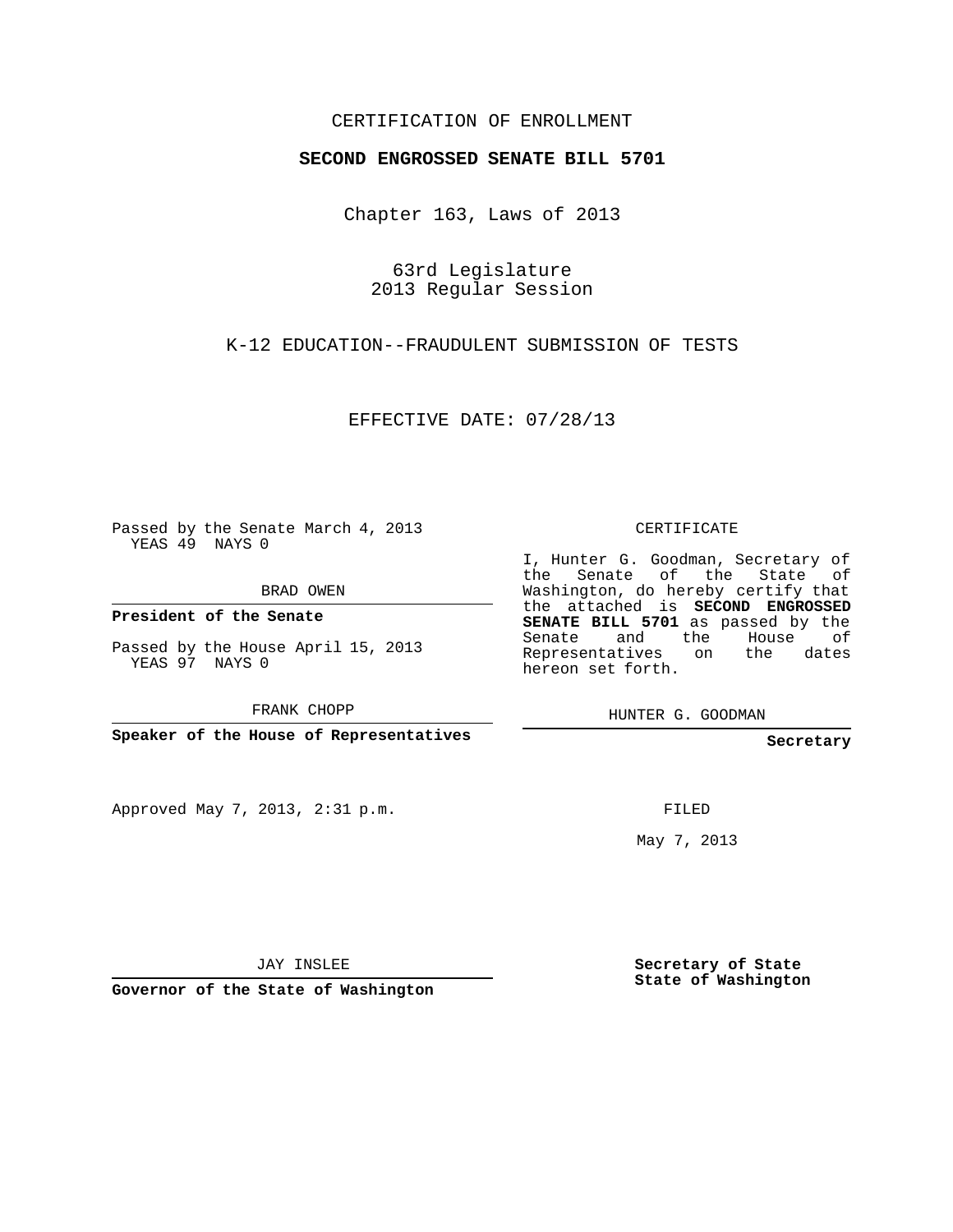## **SECOND ENGROSSED SENATE BILL 5701** \_\_\_\_\_\_\_\_\_\_\_\_\_\_\_\_\_\_\_\_\_\_\_\_\_\_\_\_\_\_\_\_\_\_\_\_\_\_\_\_\_\_\_\_\_

\_\_\_\_\_\_\_\_\_\_\_\_\_\_\_\_\_\_\_\_\_\_\_\_\_\_\_\_\_\_\_\_\_\_\_\_\_\_\_\_\_\_\_\_\_

Passed Legislature - 2013 Regular Session

**State of Washington 63rd Legislature 2013 Regular Session**

**By** Senators Brown, Fain, Rivers, Dammeier, and Cleveland

Read first time 02/11/13. Referred to Committee on Early Learning & K-12 Education.

 1 AN ACT Relating to authorizing penalties based on the fraudulent 2 submission of tests for educators; and amending RCW 28A.410.090.

3 BE IT ENACTED BY THE LEGISLATURE OF THE STATE OF WASHINGTON:

 4 **Sec. 1.** RCW 28A.410.090 and 2009 c 396 s 5 are each amended to 5 read as follows:

 (1)(a) Any certificate or permit authorized under the provisions of this chapter, chapter 28A.405 RCW, or rules promulgated thereunder may be revoked or suspended by the authority authorized to grant the same based upon a criminal records report authorized by law, or upon the complaint of the professional educator standards board or any school district superintendent, educational service district superintendent, or private school administrator for immorality, violation of written contract, unprofessional conduct, intemperance, or crime against the law of the state. A reprimand may be issued as an alternative to 15 suspension or revocation of a certificate or permit. School district 16 superintendents, educational service district superintendents, the 17 professional educator standards board, or private school administrators may file a complaint concerning any certificated employee of a school district, educational service district, or private school and this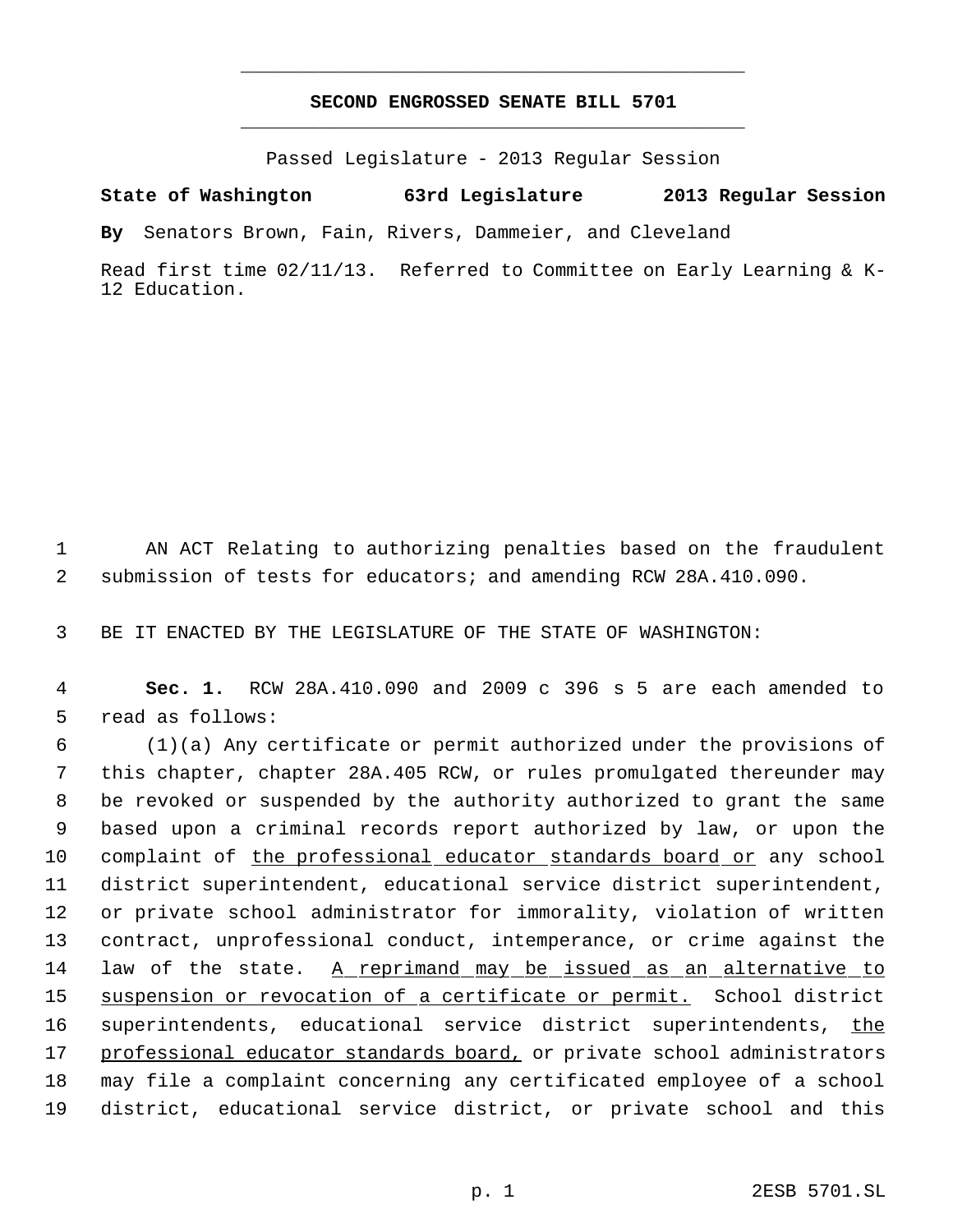filing authority is not limited to employees of the complaining superintendent or administrator. Such written complaint shall state the grounds and summarize the factual basis upon which a determination has been made that an investigation by the superintendent of public instruction is warranted.

 (b) If the superintendent of public instruction has reasonable cause to believe that an alleged violation of this chapter or rules adopted under it has occurred based on a written complaint alleging physical abuse or sexual misconduct by a certificated school employee filed by a parent or another person, but no complaint has been forwarded to the superintendent by a school district superintendent, educational service district superintendent, or private school administrator, and that a school district superintendent, educational service district superintendent, or private school administrator has sufficient notice of the alleged violation and opportunity to file a complaint, the superintendent of public instruction may cause an investigation to be made of the alleged violation, together with such other matters that may be disclosed in the course of the investigation related to certificated personnel.

 (2) A parent or another person may file a written complaint with the superintendent of public instruction alleging physical abuse or sexual misconduct by a certificated school employee if:

 (a) The parent or other person has already filed a written complaint with the educational service district superintendent concerning that employee;

 (b) The educational service district superintendent has not caused an investigation of the allegations and has not forwarded the complaint to the superintendent of public instruction for investigation; and

 (c) The written complaint states the grounds and factual basis upon which the parent or other person believes an investigation should be conducted.

 (3) Any certificate or permit authorized under the provisions of this chapter, chapter 28A.405 RCW, or rules adopted thereunder may be 34 revoked or suspended by the authority authorized to grant the same upon 35 complaint from the professional educator standards board alleging unprofessional conduct in the form of a fraudulent submission of a test 37 for educators. A reprimand may be issued as an alternative to suspension or revocation of a certificate or permit. The professional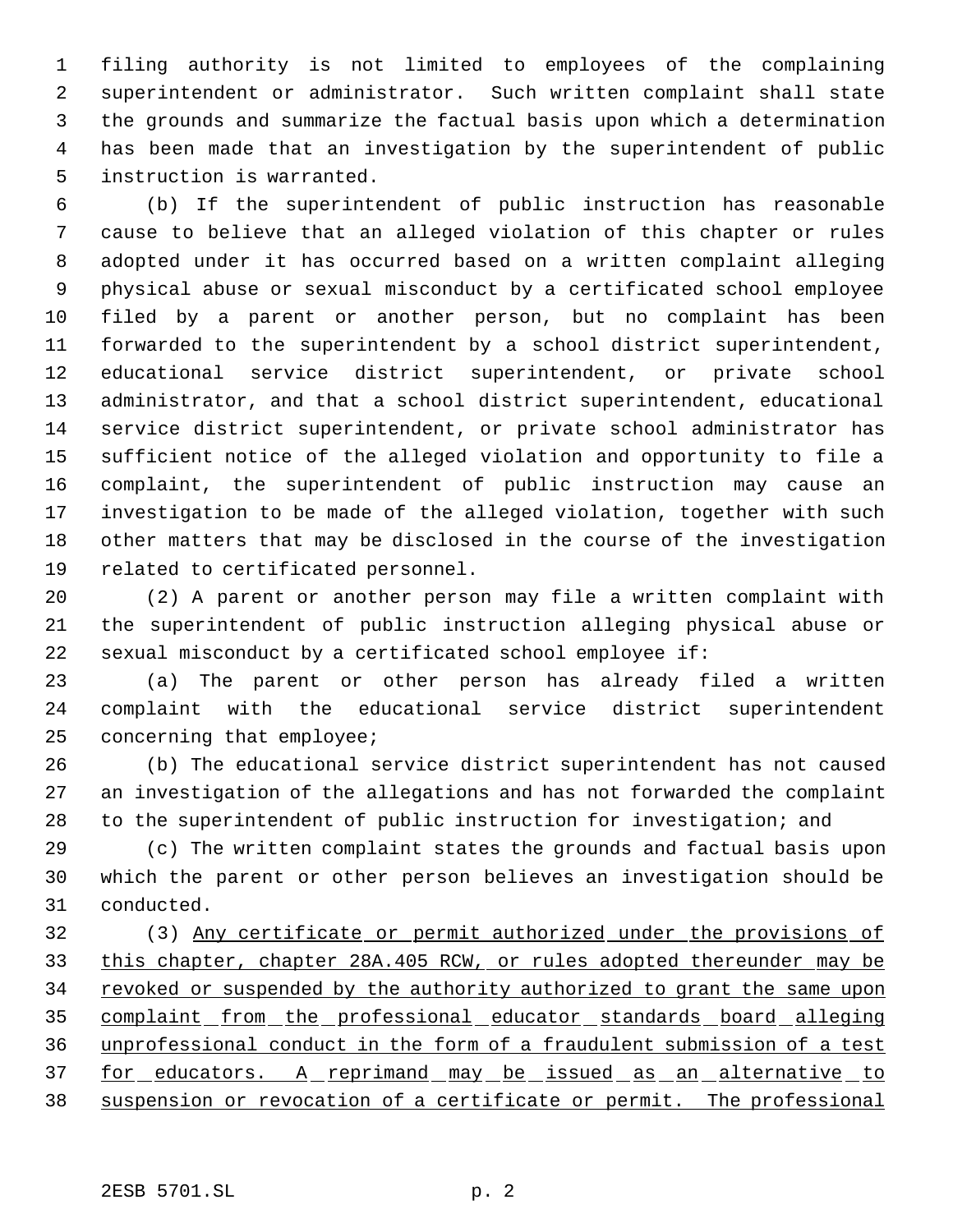1 educator standards board must issue to the superintendent of public 2 instruction a writtencomplaint stating the grounds and factual basis 3 upon which the professional educator standards board believes an 4 investigation should be conducted pursuant to this section. In all 5 cases under this subsection, the person whose certificate is in question shall be given an opportunity to be heard and has the right to appeal as established in RCW 28A.410.100.

 (4)(a) Any such certificate or permit authorized under this chapter or chapter 28A.405 RCW shall be revoked by the authority authorized to grant the certificate upon a guilty plea or the conviction of any felony crime specified under RCW 28A.400.322, in accordance with this section. The person whose certificate is in question shall be given an opportunity to be heard.

 (b) Mandatory permanent revocation upon a guilty plea or the conviction of felony crimes specified under RCW 28A.400.322(1) shall apply to such convictions or guilty pleas which occur after July 23, 1989, and before July 26, 2009.

 (c) Mandatory permanent revocation upon a guilty plea or conviction of felony crimes specified under RCW 28A.400.322(2) shall apply to such convictions or guilty pleas that occur on or after July 26, 2009.

 (d) Revocation of any certificate or permit authorized under this chapter or chapter 28A.405 RCW for a guilty plea or criminal conviction of a crime specified under RCW 28A.400.322 occurring prior to July 23, 1989, shall be subject to the provisions of subsection (1) of this section.

26 ( $(\frac{4}{4})$ ) (5)(a) Any such certificate or permit authorized under this chapter or chapter 28A.405 RCW shall be suspended or revoked, according to the provisions of this subsection, by the authority authorized to grant the certificate upon a finding that an employee has engaged in an unauthorized use of school equipment to intentionally access material depicting sexually explicit conduct or has intentionally possessed on school grounds any material depicting sexually explicit conduct; except for material used in conjunction with established curriculum. A first time violation of this subsection shall result in either suspension or revocation of the employee's certificate or permit as determined by the office of the superintendent of public instruction. A second violation shall result in a mandatory revocation of the certificate or permit.